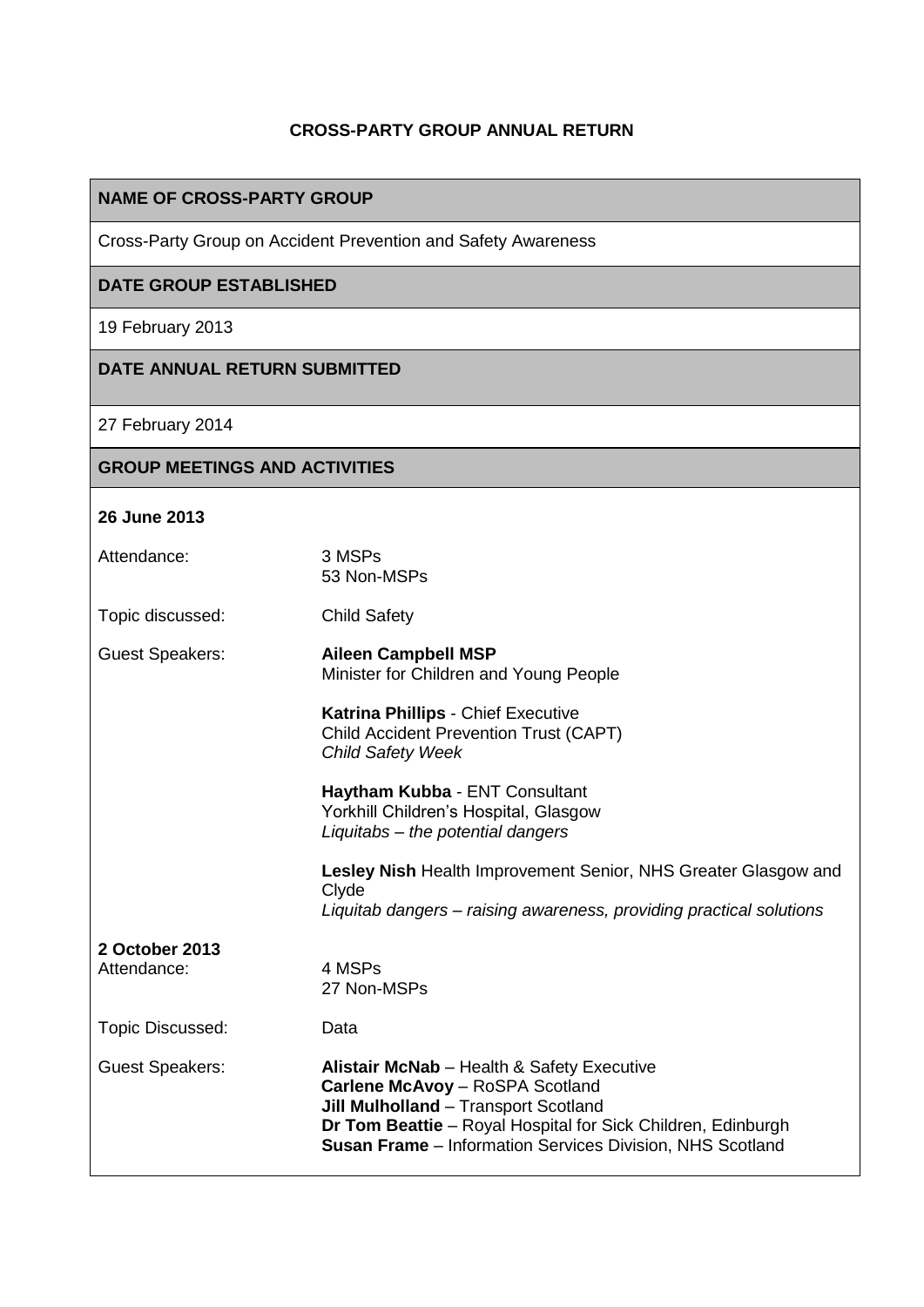| 27 November 2013       |                                                                                                                                                                    |
|------------------------|--------------------------------------------------------------------------------------------------------------------------------------------------------------------|
| Attendance:            | 3 MSPs<br>26 Non-MSPs                                                                                                                                              |
| Topic Discussed:       | <b>Road Safety</b>                                                                                                                                                 |
| Guest speakers:        | <b>Kevin Clinton - RoSPA</b><br><b>Black Box Technology</b>                                                                                                        |
|                        | George Cairns - Glasgow City Council<br>Drive Safe and Go Safe Scotland                                                                                            |
|                        | <b>Robert Atkinson - Healthy Working Lives</b><br><b>HWL and SCoRSA</b>                                                                                            |
|                        | <b>Paul Richardson - Scottish Borders Council</b><br>A Road Safety Practitioner Perspective                                                                        |
| <b>29 January 2014</b> |                                                                                                                                                                    |
| Attendance:            | 3 MSPs<br>29 Non-MSPs                                                                                                                                              |
| AGM:                   | Re-election of office bearers:                                                                                                                                     |
| Topic discussed:       | The health and safety of the working population in Scotland                                                                                                        |
| <b>Guest Speakers:</b> | Ian Tasker - Scottish Trades Union Congress<br>The Health & Safety of the Working Population in Scotland – a Trades<br>Union Perspective.                          |
|                        | Kathy Jenkins - Scottish Hazards Campaign<br>Worker Involvement from an employee perspective                                                                       |
|                        | <b>Robert Atkinson</b> – Scottish Centre for Healthy Working Lives<br>The importance of a national strategy to develop projects and<br>partnership across Scotland |
|                        | <b>Tim Glasspool - Bristow Group</b><br>Helicopter Safety in the North Sea                                                                                         |
|                        | Karen McDonnell - RoSPA Scotland<br>The Health and Safety of the Working Population in Scotland: Be part<br>of the Solution                                        |
|                        |                                                                                                                                                                    |
|                        |                                                                                                                                                                    |
|                        |                                                                                                                                                                    |
|                        |                                                                                                                                                                    |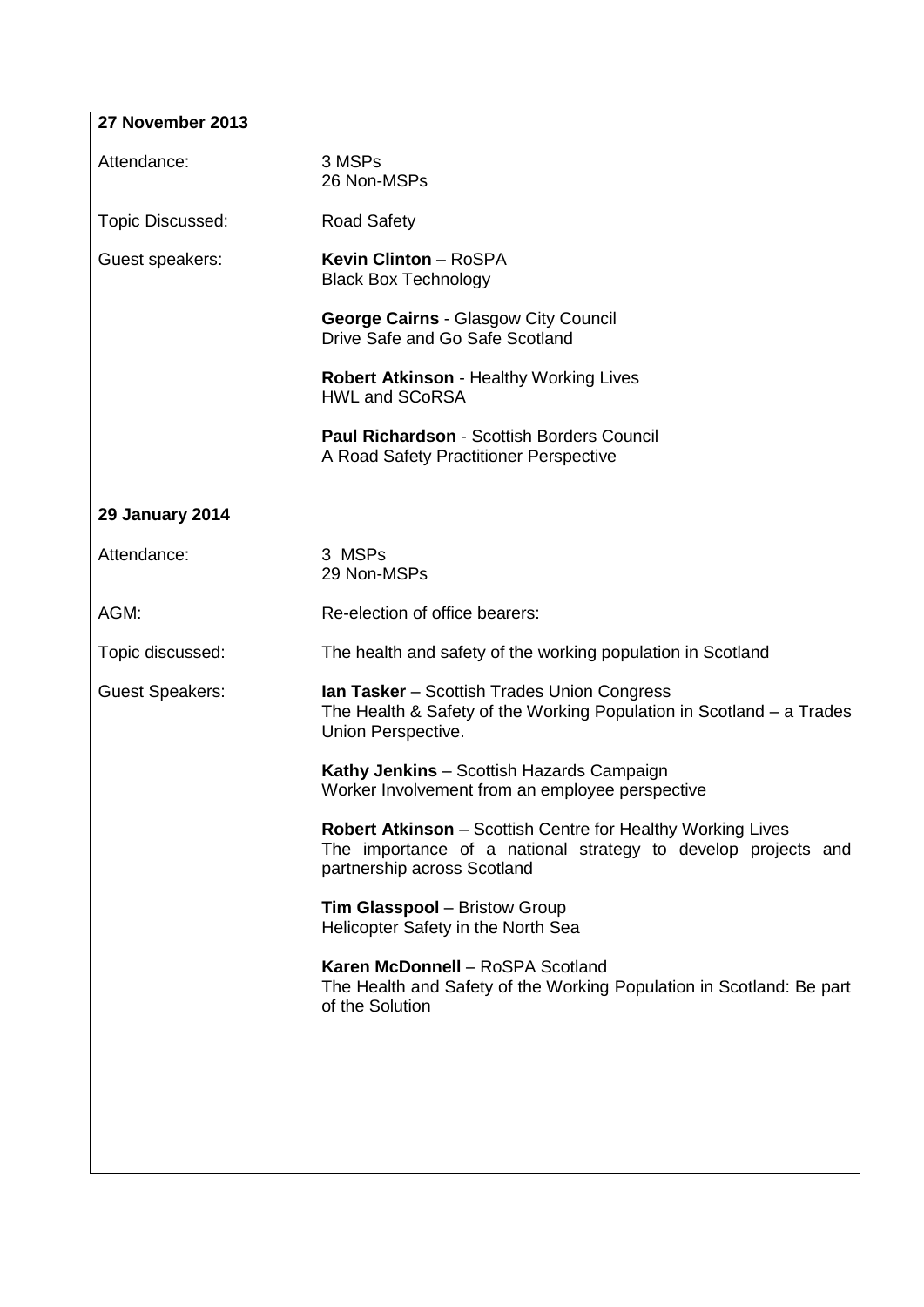# **MSP MEMBERS OF THE GROUP**

Please provide names of all MSP members of the Group. Note that only names need to be provided, no party designation or other information is required.

| Clare<br>Jackie | Adamson<br>Baillie | <b>MSP</b><br><b>MSP</b> |
|-----------------|--------------------|--------------------------|
| Jayne           | Baxter             | <b>MSP</b>               |
| Graeme          | Dey                | MSP                      |
| Bob             | Doris              | <b>MSP</b>               |
| James           | Dornan             | <b>MSP</b>               |
| Alison          | Johnstone          | <b>MSP</b>               |
| Richard         | Lyle               | <b>MSP</b>               |
| Margaret        | McCulloch          | <b>MSP</b>               |
| Mark            | <b>McDonald</b>    | <b>MSP</b>               |
| Fiona           | McLeod             | <b>MSP</b>               |
| Stuart          | McMillan           | <b>MSP</b>               |
| Liz             | Smith              | <b>MSP</b>               |
| Jim             | Hume               | <b>MSP</b>               |
| David           | Stewart            | <b>MSP</b>               |

## **NON-MSP MEMBERS OF THE GROUP**

For organisational members please provide only the name of the organisation, it is not necessary to provide the name(s) of individuals who may represent the organisation at meetings of the Group.

| Individuals   |                                                                                                                                                                                                                                                                                                                                                                                                                                                                                                                                |
|---------------|--------------------------------------------------------------------------------------------------------------------------------------------------------------------------------------------------------------------------------------------------------------------------------------------------------------------------------------------------------------------------------------------------------------------------------------------------------------------------------------------------------------------------------|
|               | Lis Bardell (Office Manager to Clare Adamson MSP)                                                                                                                                                                                                                                                                                                                                                                                                                                                                              |
|               | Dr Tom Beattie                                                                                                                                                                                                                                                                                                                                                                                                                                                                                                                 |
|               | <b>Andrew Rankine</b>                                                                                                                                                                                                                                                                                                                                                                                                                                                                                                          |
|               | Linda Strachan                                                                                                                                                                                                                                                                                                                                                                                                                                                                                                                 |
|               | <b>Brian Topping</b>                                                                                                                                                                                                                                                                                                                                                                                                                                                                                                           |
| Organisations | AbSafe<br><b>Adventure Activities Licensing Service</b><br><b>Angus Council Community Planning</b><br>ARAMARK<br>Association of Local Authority Chief Housing Officers<br><b>Bristow Group</b><br><b>Canoe Scotland</b><br>Care and Repair Scotland<br><b>Child Accident Prevention Trust</b><br>Cloudline<br>Comhairle nan Eilean Siar<br><b>Convention of Scottish Local Authorities</b><br>The National Cycling Charity<br>Dawn Boyfield Design Associate<br><b>Dundee City Council</b><br><b>Dynamic Advertising Group</b> |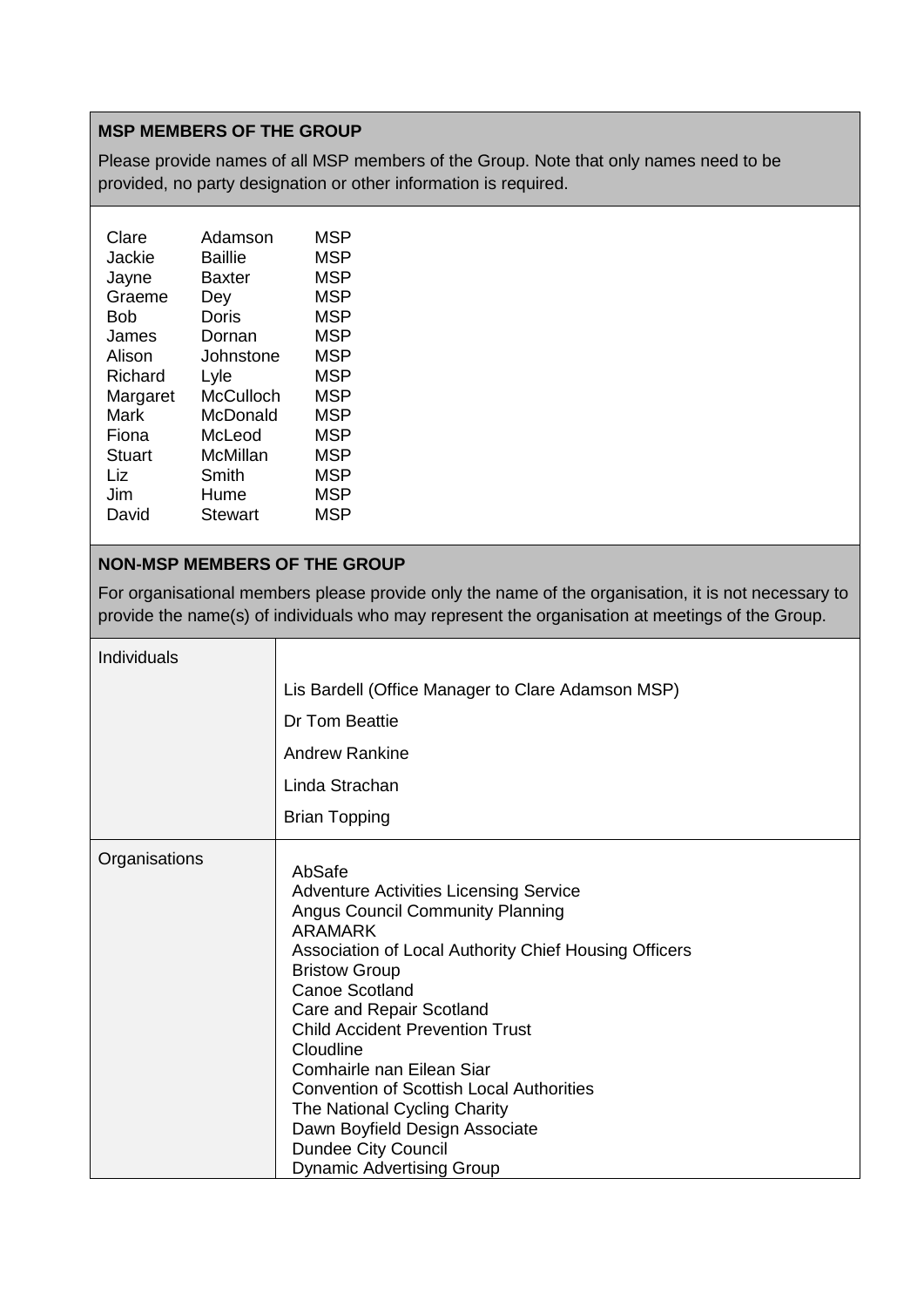| <b>Electrical Safety Council</b>                                |
|-----------------------------------------------------------------|
| <b>Fife Council Community Planning</b>                          |
| <b>FMC Technologies Ltd</b>                                     |
| <b>Gas Safety Trust</b>                                         |
| Go Safe Scotland                                                |
|                                                                 |
| <b>Health and Safety Executive</b>                              |
| <b>Healthy Working Lives</b>                                    |
| <b>Highland Council</b>                                         |
| Home Safety Scotland                                            |
| <b>Hopscotch Childcare Centre</b>                               |
| <b>Institute of Advanced Motorists</b>                          |
| <b>Information Services Division, NHS Scotland</b>              |
| Macfarlan Smith                                                 |
| Morgan Sindall                                                  |
| Neighbourhood Watch Scotland                                    |
| NHS Greater Glasgow and Clyde                                   |
|                                                                 |
| <b>NHS Health Scotland</b>                                      |
| North Lanarkshire Council Community Planning                    |
| Northern Asbestos                                               |
| Partnership on Health and Safety in Scotland                    |
| <b>Play Scotland</b>                                            |
| Royal Environmental Health Institute of Scotland                |
| <b>Renfrewshire Council Community Planning</b>                  |
| Royal Institute of Chartered Surveyors                          |
| Royal National Lifeboat Institution                             |
| <b>Roadskills</b>                                               |
|                                                                 |
| Royal Hospital for Sick Children Edinburgh                      |
| Royal Hospital for Sick Children Glasgow                        |
| Royal Society for the Prevention of Accidents (RoSPA, Scotland) |
| <b>Safety Groups UK</b>                                         |
| <b>Scotland Gas Networks</b>                                    |
| Scotland's Campaign Against Irresponsible Drivers               |
| <b>Scottish Accident Prevention Council</b>                     |
| Scottish Association for Mental Health                          |
| Scottish Campaign Against Irresponsible Drivers                 |
| <b>Scottish Canoe Association</b>                               |
| <b>Scottish Community Safety Network</b>                        |
| <b>Scottish Fire and Rescue Service</b>                         |
| <b>Scottish Gas Networks</b>                                    |
|                                                                 |
| <b>Scottish Government</b>                                      |
| Scottish Hazards Campaign                                       |
| <b>SELECT</b>                                                   |
| <b>Smart Play Network</b>                                       |
| Society of Chief Officers of Environmental Health in Scotland   |
| Society of Chief Officers of Trading Standards in Scotland      |
| Society of Chief Officers of Transportation in Scotland (SCOTS) |
| South Ayrshire Council Community Planning                       |
| SprinklerSafe Europe Ltd                                        |
| <b>Scottish Trades Unions Congress</b>                          |
|                                                                 |
| Ten Alps Communicate                                            |
| The Risk Factory                                                |
| <b>Totseat</b>                                                  |
| <b>West Lothian Council Community Planning</b>                  |
|                                                                 |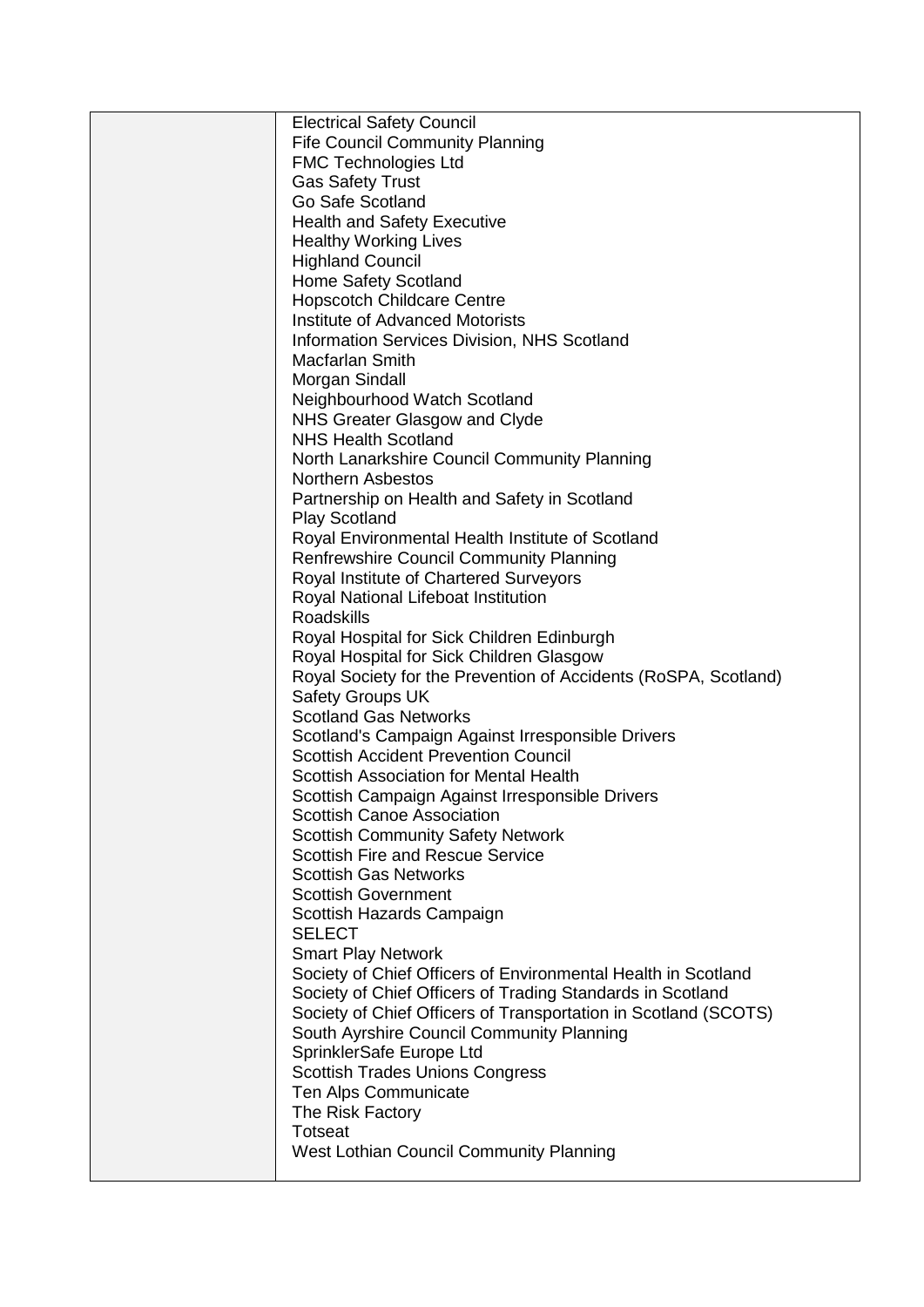# **GROUP OFFICE BEARERS**

Please provide names for all office bearers. The minimum requirement is that two of the office bearers are MSPs and one of these is Convener – beyond this it is a matter for the Group to decide upon the office bearers it wishes to have. It is permissible to have more than one individual elected to each office, for example, co-conveners or multiple deputy conveners.

| Convener               | Clare Adamson MSP (Please see attached minute of inaugural meeting) |
|------------------------|---------------------------------------------------------------------|
| <b>Deputy Convener</b> | James Dornan MSP                                                    |
| Secretary              | Elizabeth Lumsden (RoSPA)                                           |
| Treasurer              |                                                                     |

## **FINANCIAL BENEFITS OR OTHER BENEFITS RECEIVED BY THE GROUP**

Please provide details of any financial or material benefit(s) the Group anticipates receiving from a single source in a calendar year which has a value, either singly or cumulatively, of more than £500. This includes donations, gifts, hospitality or visits and material assistance such as secretariat support.

The benefit of ROSPA providing the secretariat to the Group and, for support to 4 meetings per year, is estimated will come to the notional amount of £2,176.

This in kind cost of £2176 is an estimate referring to eight days (at £272 per day) of the ROSPA worker's time over a year to both support and attend the meetings (ie four days to attend four meetings and one day to 'support' each of them (eg preparing and distributing agendas and minutes, time for phone calls, emails, liaison with members etc.)

The daily cost of £272 is worked out by including all the costs to ROSPA involved in employing the staff member such as: salary, national insurance, car allowance, heating, lighting, rent (and other office costs etc) as well as central admin services (eg accounts, IT, HR, website, information centre etc).

The cost of catering for the meetings of the Group has been met as follows:

| June '13     | £531.00 | Haytham Kubba, Yorkhill Children's Hospital |
|--------------|---------|---------------------------------------------|
| October '13  | £398.25 | Lesley Nish, NHS Greater Glasgow & Clyde    |
| November '13 | £424.80 | George Cairns, Go Safe Scotland             |
| January '14  | £424.80 | Dave Forrester, SELECT                      |

## **SUBSCRIPTION CHARGED BY THE GROUP**

Please provide details of the amount to be charged and the purpose for which the subscription is intended to be used.

No subscription fees have been charged.